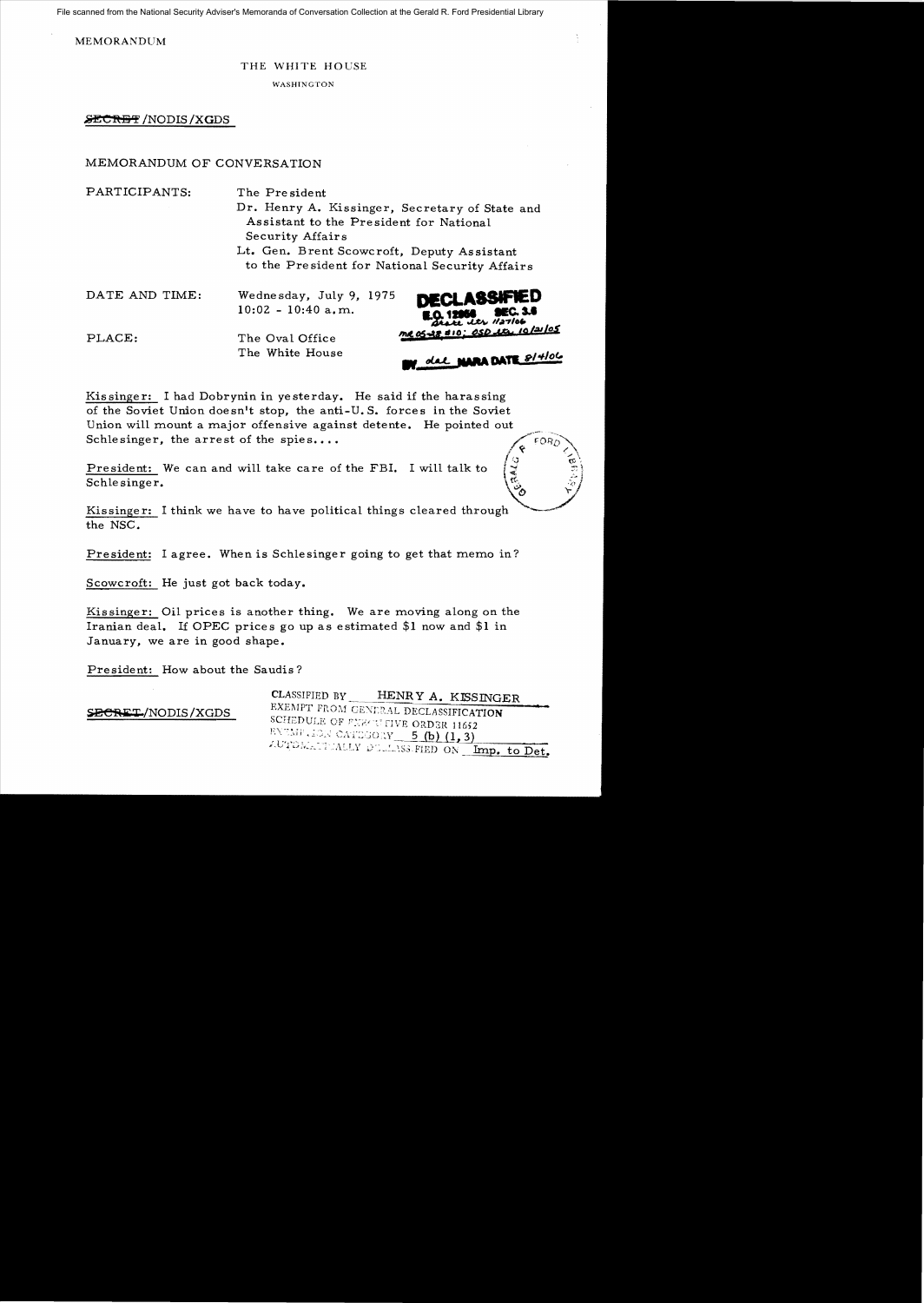## $\blacktriangleright$   $\blacktriangleright$   $\blacktriangleright$   $\blacktriangleright$   $\blacktriangleright$   $\blacktriangleright$   $\blacktriangleright$   $\blacktriangleright$   $\blacktriangleright$   $\blacktriangleright$   $\blacktriangleright$   $\blacktriangleright$   $\blacktriangleright$   $\blacktriangleright$   $\blacktriangleright$   $\blacktriangleright$   $\blacktriangleright$   $\blacktriangleright$   $\blacktriangleright$   $\blacktriangleright$   $\blacktriangleright$   $\blacktriangleright$   $\blacktriangleright$   $\blacktriangleright$   $\blacktriangleright$   $\blacktriangleright$   $\blacktriangleright$   $\blacktriangler$

Kissinger: If we get to that point with the Saudis, we are in good shape. That is a problem we should want to have. Whether we give them the same deal or a different one is irrelevant. Of ir they make a deal with Europe.

Ted Kennedy says he really doesn't want to run. I believe him..

President: So do I. I still think it will be Humphrey.

Kissinger: We are okay on this Chile thing. There is a document which shows that I turned off contact with the group which was tied to the kidnapping.

President: If Nixon testifies, what will he say?

Kissinger: He is not entirely rational. He called me at Caneel Bay. It was vintage Nixon. [He described the records on Chile. ]

I would like to go over the Israeli thing. De Borchgrave says we would be better going for an overall agreement. This thing looks like it is developing into something for which we will pay an exorbitant price. I don't think we can agree to shifts in the line to put the passes in a bag.

I also don't think we can concur to do nothing for 3-4 years without their agreement.

On the four American points, they can't be checkpoints, but just warning posts, with simple radar.

We also can't promise we won't push them on Syria. Informally we can agree to what you and Rabin discussed. If it blow up, we should not be bitter but just move to an overall.

If Rabin will agree notto bend the lines west, there is a chance. But there is still a problem with the south. If they acted with some generosity toward Sadat, they would have a real chance. For the Egyptians to have a road, with the Israelis on the heights looking down on them.....

# **SEGRET/NODIS/XGDS**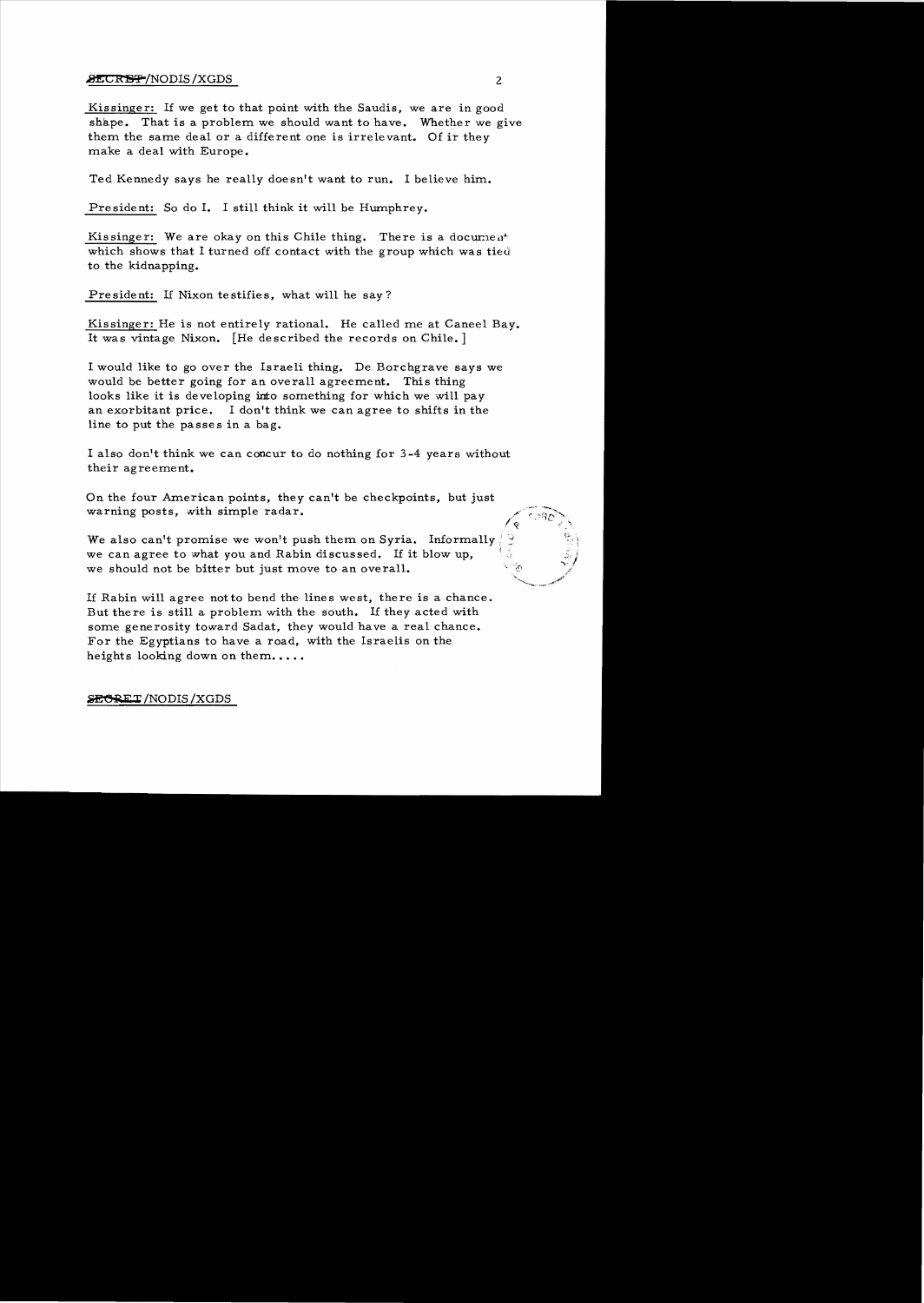#### $\frac{1}{2}$   $\frac{1}{2}$   $\frac{1}{2}$   $\frac{1}{2}$   $\frac{1}{2}$   $\frac{1}{2}$   $\frac{1}{2}$   $\frac{1}{2}$   $\frac{1}{2}$   $\frac{1}{2}$   $\frac{1}{2}$   $\frac{1}{2}$   $\frac{1}{2}$   $\frac{1}{2}$   $\frac{1}{2}$   $\frac{1}{2}$   $\frac{1}{2}$   $\frac{1}{2}$   $\frac{1}{2}$   $\frac{1}{2}$   $\frac{1}{2}$   $\frac{1}{2}$

President: Make sure you tell them we will put our people into the warning station, so if we have to go public....

Kissinger: If it breaks down I would go on television and say it hasn't worked and we will go for an overall settlement. Don't describe it in detail then. I could the next day give a detailed briefing. Then four to six weeks later we can put out our plan.

I had Buckley and some conservative Congressmen in. There is some vicious briefing going on that we are getting soft on the Soviet Union.

I think we will have to give ground on cruise missiles and Backfire; they will have to give on verification.

I suggested to Dobrynin that you meet with Brezhnev twice at Helsinki, the first day and the last day. That is better than trying to drive to a conclusion in one meeting.

President: What about CSCE?

Kissinger: It is hung up on things that are out of our hands. The Finns are getting mad. It may have to be postponed until the end of August.

There was a demonstration in India against the USIS. The Indian police didn't intervene, and I want to make a stiff protest. Saxbe has been a great, tough Ambassador.

President: What about the Soviet wheat purchases?

Kissinger: They're buying some in Canada, but nothing we knew about here.

President: It's good. It's getting the farmers off my back.

Kissinger: We have gotten Venezuela to agree to our scheme for a consumer-producer conference. We are now in the driver's seat on the conference. The French are out of it and we have split OPEC by getting Iran, Venezuela, and Saudi Arabia on board.

We have a UN Special Session in August. We will have to make another speech and we will have the usual interagency fight.

SECRET/NODIS/XGDS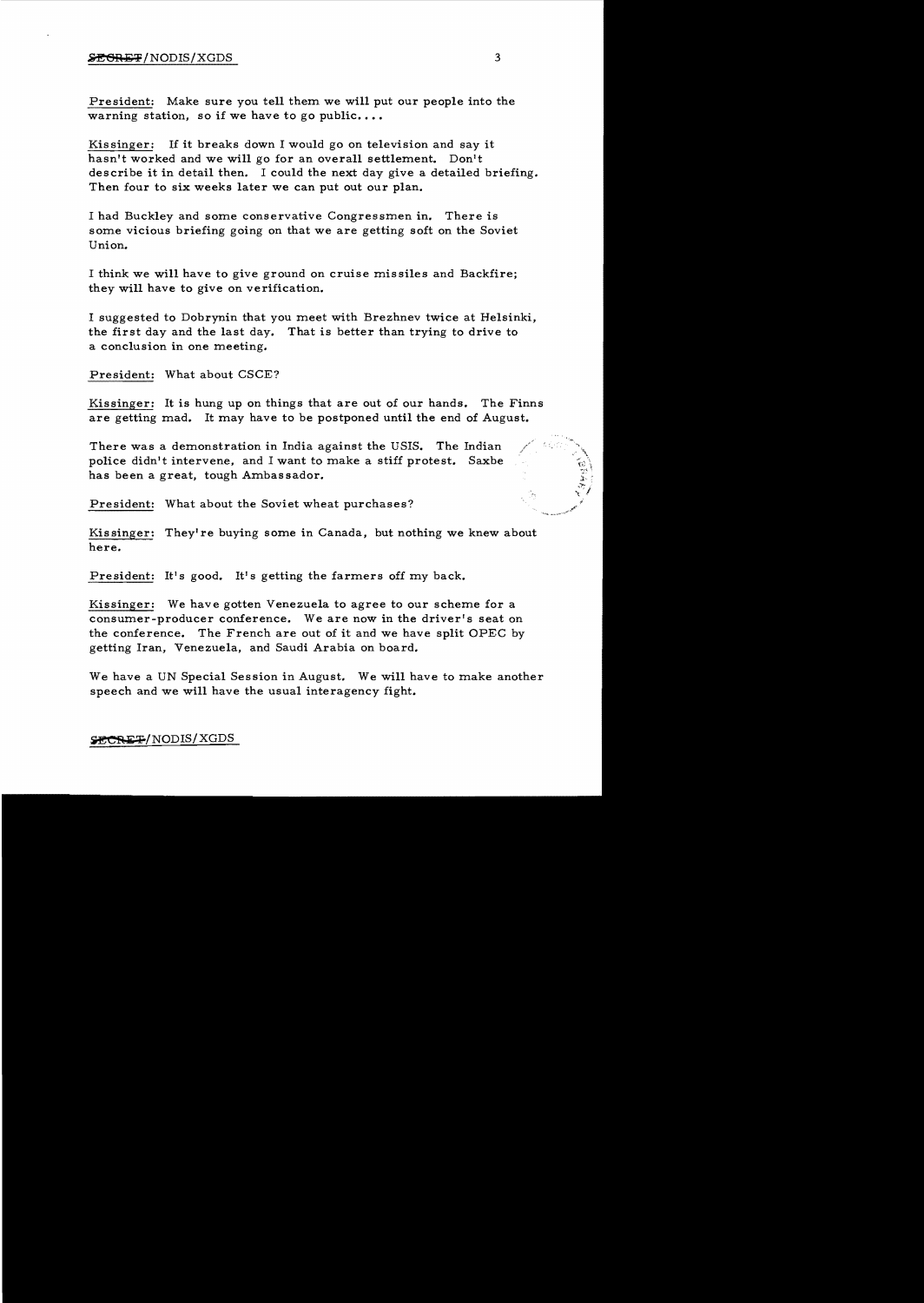On Colonel Morgan, Arafat has condemned the kidnapping. The Lebanese think there is a good chance to get him released. I think we should agree only that after his release, we agree to carry their letter on VOA.



SECRET/NODIS/XGDS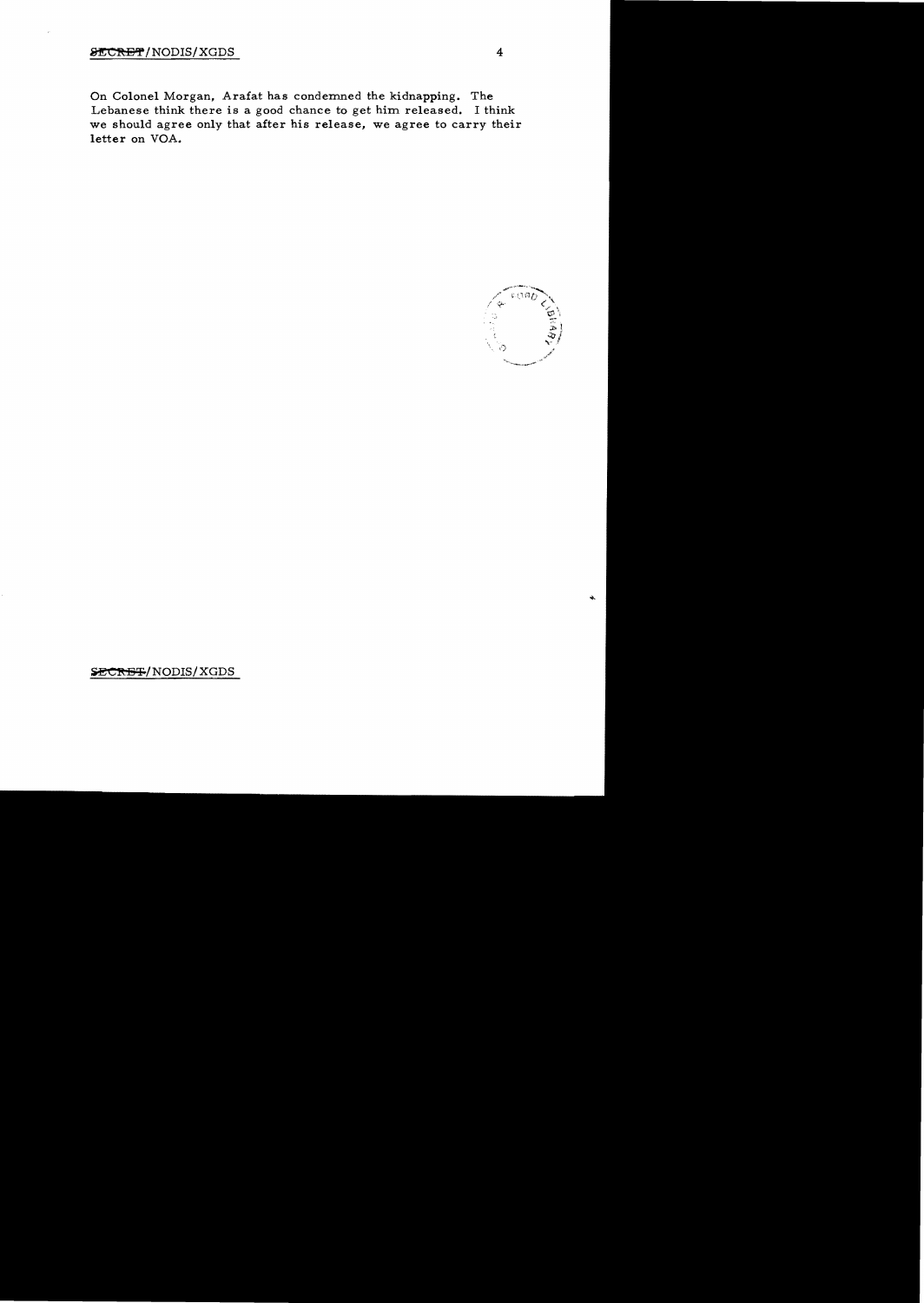Uty month Man FBI with like assests, \* Coll Sender totte June 9 July 15 PM 4 September 不平 K Dety in your of humaning of Sudon't Kop, castr' US faces will mounte moja offremence, and cletrate. He printed and Salle, camest fre epison : 1976 F. Juil 724  $\sqrt{8}$  Shlee. R gthink we have to have got thing about  $thm$   $MSC$ . P Dæguee, when is Skks qui to get that 5 August 25 en 1 (Flag. Creament) P Annalente Sandis d'Africa pet à that posit celle Samha, un singarel shope That is a polloment shall coult to home. Whether we give them a rome and on of dif. is evilopoint. Or if they make a deal w/ F ur. Telkinsh 100 h wally dresst wont to un Llahine him P So de d. Istal this it will be fingly. K ore offer this Chile thing. Thurs is a drament which shows I though of contact us a group contributions on he trapping. P If high testifies, what will be say? K He with entirely withminder Hicarles and at **DECLASSIFIED** AUTHORITY eyes when  $05 - 28 + 10$  $BY$   $\frac{1}{2}$  NARA, DATE  $\frac{\beta}{109}$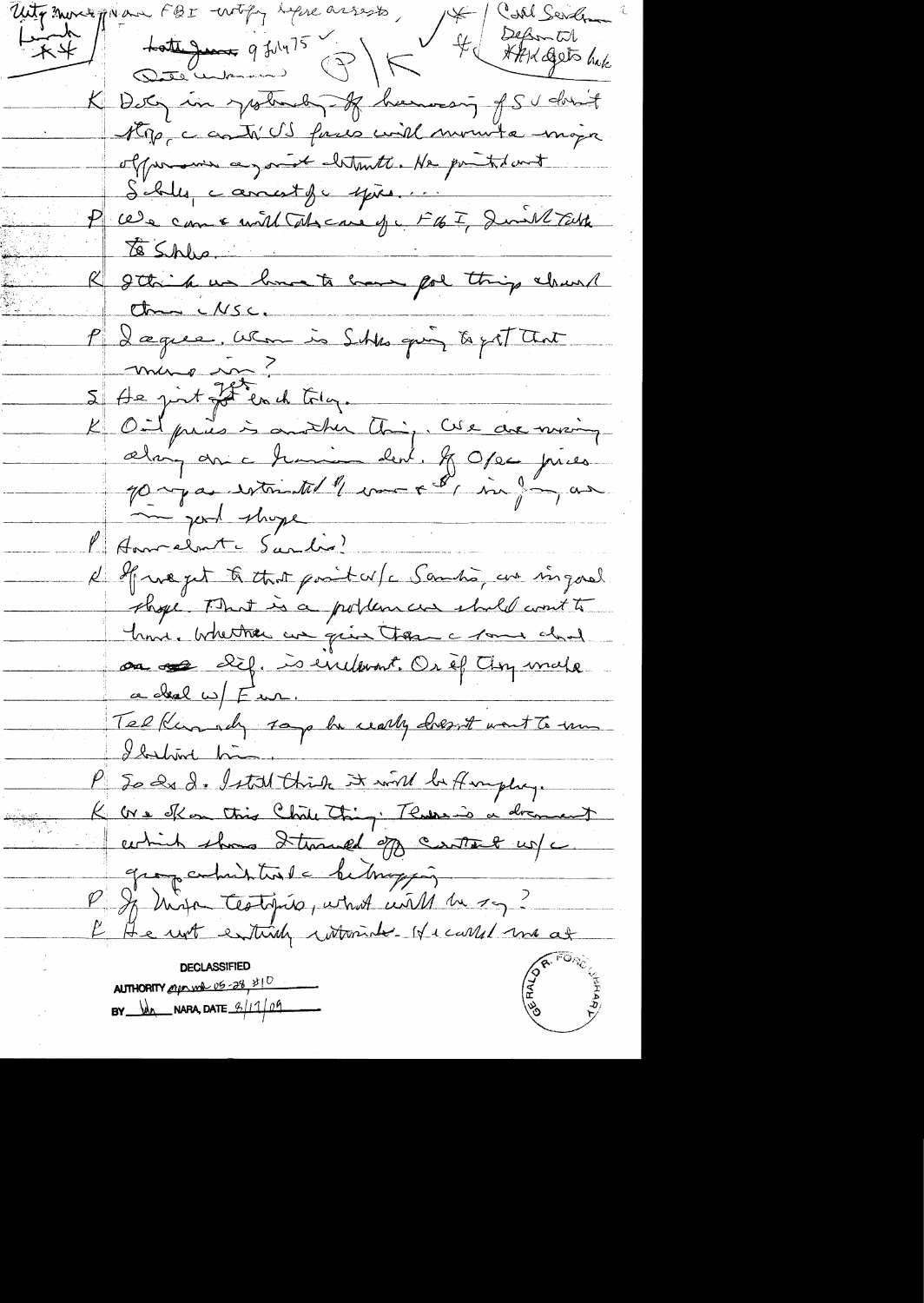4 elementary carry statis Suight Charles Moning Could Bay. It was invitage higher. (December a cecrols on Chile) I emight when a go and a I thing. De Baselycome tog and wonder with pain for durall equal and This thing looks like it diging into counting for comit and will pay an expreditiont pince. I dont trisk en eau agree to shipte in a line to put passes in a long ... Jakes droit trûp en can car un to do mothing fr 3-4 yu W/s this agreement. Use also court province un court pend them on Sying. In formally we can agree to what you + Ratin through If it blows up, we should not be botter but pour Threat on grill Once q points they can't be Uneck paint, but post waring posto, or simple rada. of Rosin could age unt to head a limb creat, than is a chance. But trove still a prop. w/c south. If they the acted us sound generally trank Solut, they went have a real chance. for the Et hans und cel de T en the horizhts lasting down on the P Under sure you tell there we will put an paplicate coming station, so if un have to go produce. R A it hassless lown I made of ar TV + king et hasn't cratted as will go for annuel settlement dont construe it in certail theme. I could a next day pine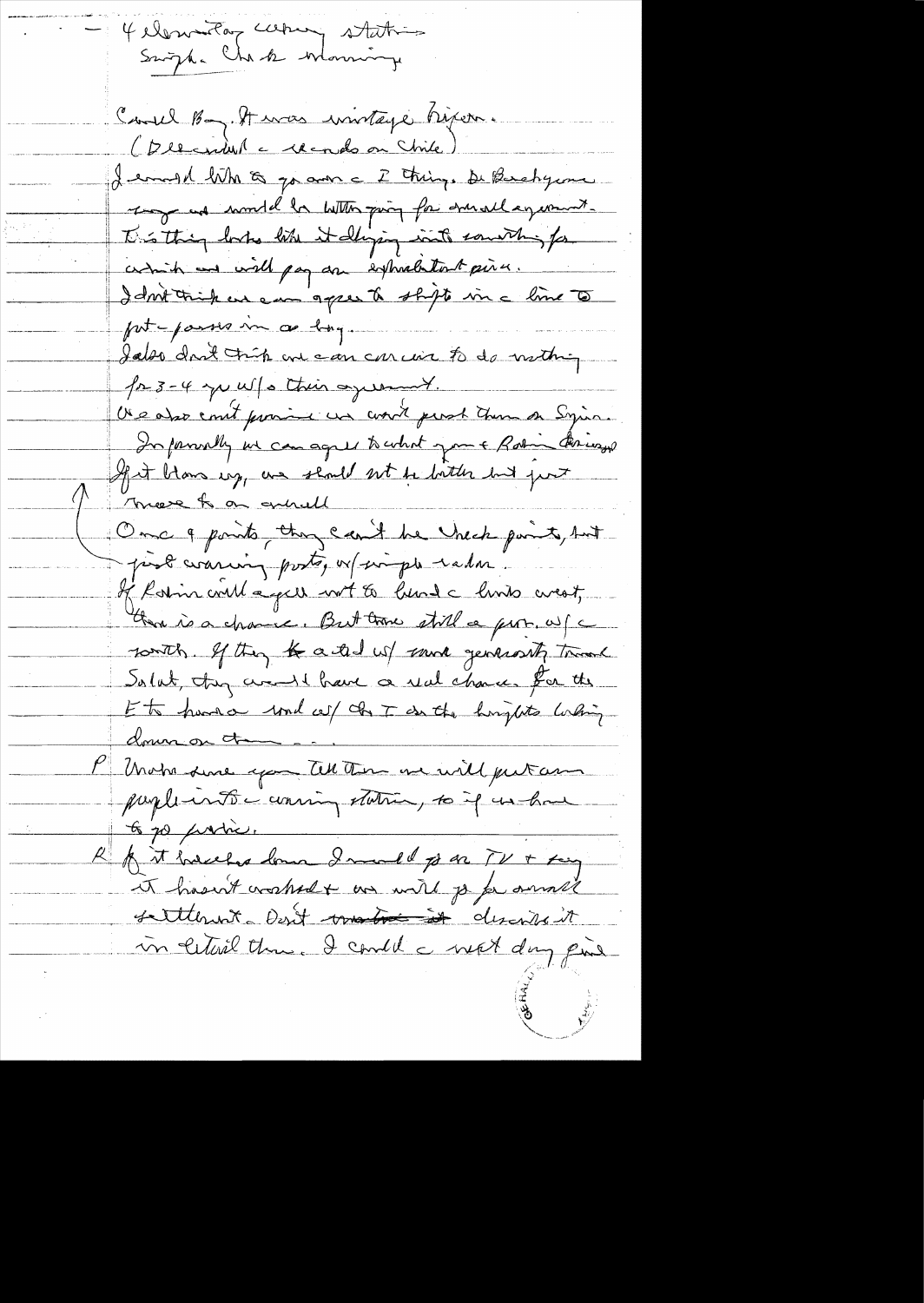a détailed briging. Thou 4.6 min buts use can put cutam plan. I hat Buckly & some conservation cong in These à son min bifing par chat ve as Ithis me will knet que quand on cruis miséeles & to chfine; they will have to give a improduir I se reggerted to Bog that you must up tying to hive to a cender in my vity. P What about CSCF. K de à huy mar chipart par humbs. The pertponent til end of Ang.<br>There was a demine vir du tid against MC. Instrangative biotist intervent & d'unit & mote<br>a stiff partiet. Suphe has been a great, tough l'ushat about a Sur about par character K Soma à Consula, est nothing un homedal <u>tura.</u> P It posse Civiling families appoint back K We have putter deregative equants and schine for c-p comp. We care more in drivers prest on leary. The French are anty it & me how split Opee by getting Jean, Venezuela a S A on brand. We have a UN special session in Chaq. We